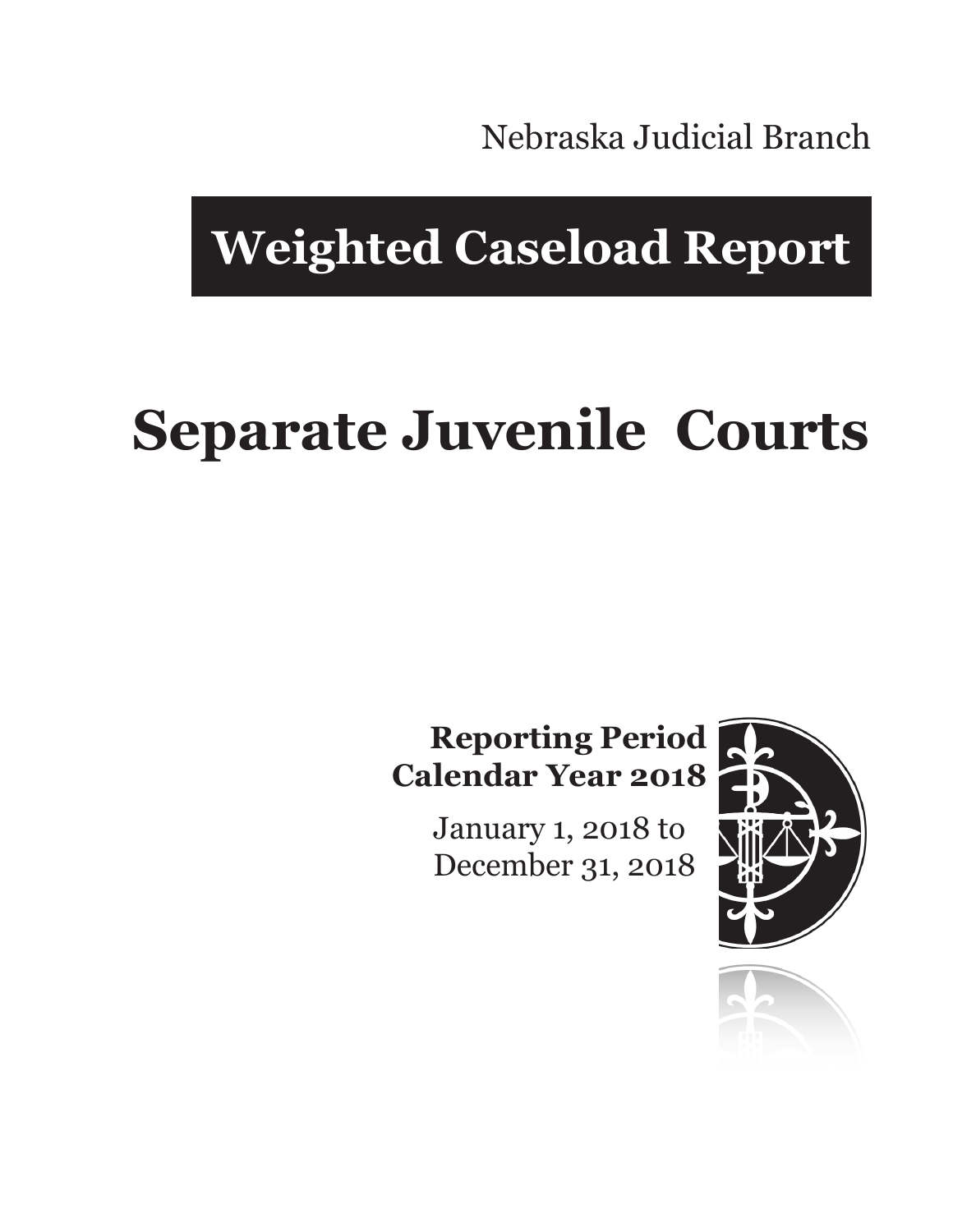### Nebraska Separate Juvenile Courts Weighted Caseload Report

#### **Calendar Year 2018 (January 1, 2018 — December 31, 2018)**

This Weighted Separate Juvenile Court Caseload Report contains caseload statistics for Nebraska's three separate Juvenile Courts. The judiciary of Nebraska currently assesses the need for judicial positions using a weighted caseload method based on cases opened. Weighted caseload systems provide objective, standardized determinations of resource needs.

*No quantitative judgeship assessment method, including a weighted caseload system will determine the exact number of judges required within a judicial district. But quantitative methods, such as weighted caseload can approximate the need for judgeships and provide a point of reference or standard for comparing relative need among judicial districts. Other measures, both qualitative and quantitative, may be used in conjunction with the weighted caseload standard calculation to support the assessment of judicial need. In particular, should the standard calculation show the need for a fractional judge (less than the full-time equivalent), additional assessments as to the relative workload per judge within a district and travel per judge may be useful. Also, other useful measures may include analyses of budget constraints, population trends, and other factors that may differentially affect the need for judges across districts.*

**Mission of the Nebraska Administrative Office of the Courts:**

Under the direction of the Nebraska Supreme Court, the Administrative Office of the Courts' mission is to ensure the public has equal access to justice, using leadership, education, technology, and administrative services to implement consistent, efficient, and effective court practices.



**Corey R. Steel | Nebraska State Court Administrator Nebraska Supreme Court**

Rm. 1213 State Capitol | P.O. Box 98910 | Lincoln, NE 68509 T 402.471.3730 | F 402.471.2197 www.supremecourt.ne.gov